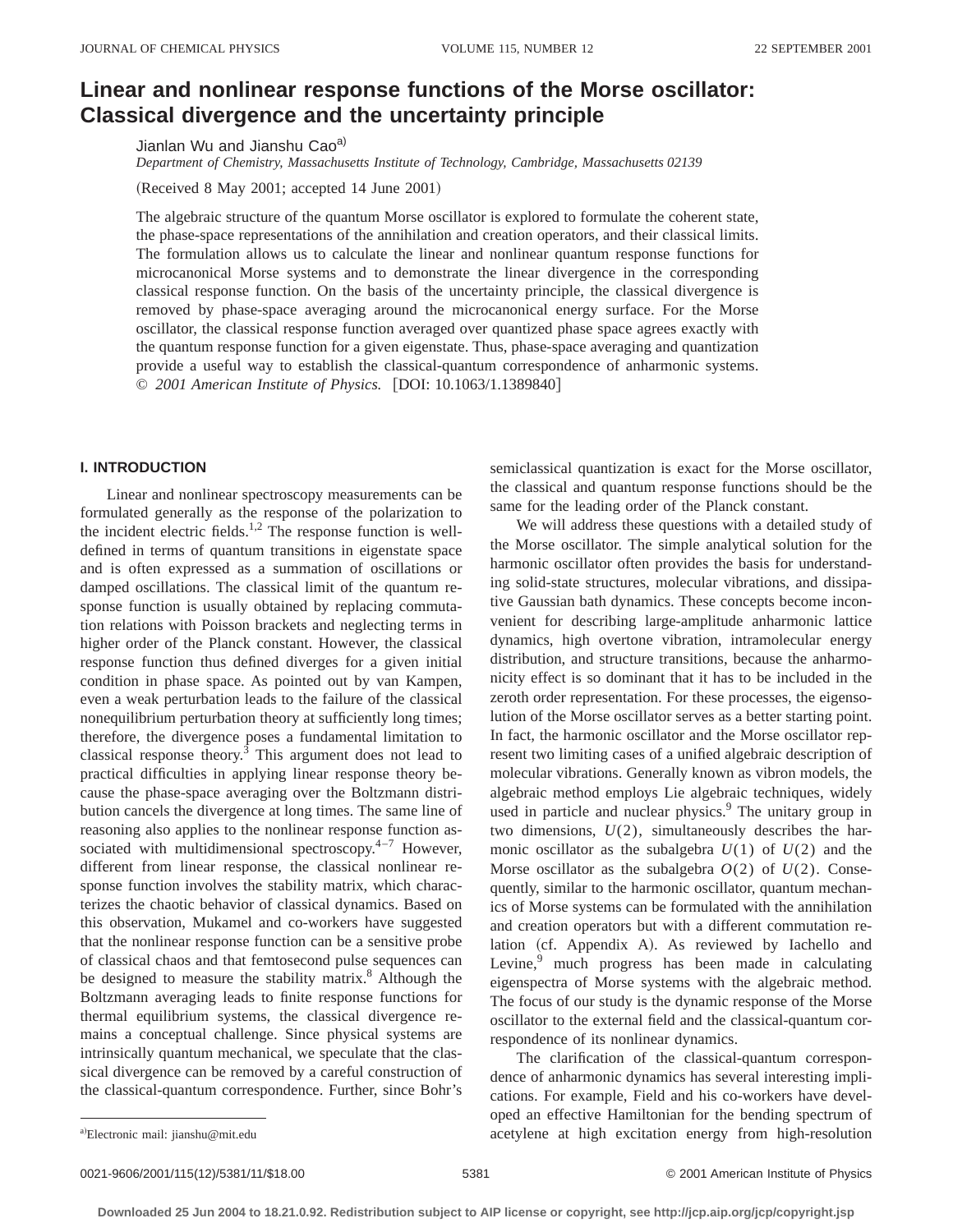spectroscopy. They found that classical motions associated with the bending dynamics exhibit a transition from normal modes to local modes as the excitation energy increases.<sup>10,11</sup> Similar transitions have been explored in the broader context of intramolecular vibrational relaxation, isomerization, and energy localization by Heller *et al.*<sup>12–19</sup> A question in these studies is the manifestation of classical chaos in quantum dynamics and possible spectroscopic measurements.<sup>20,21</sup> Wilkie and Brumer recently developed a quantum-classical correspondence via Liouville dynamics for both integrable and chaotic systems. $22,23$  Recent progress in two-dimensional spectroscopy has stimulated calculations of the response function of anharmonic systems. Okumura and Tanimura have developed a Feynman diagram expansion for calculating the nonlinear response function of anharmonic modes.<sup>24</sup> Since the perturbation theory uses a harmonic basis set, the anharmonic frequencies and couplings are evaluated approximately through the renormalization of infinite expansion terms. Due to the difficulty of exact quantum calculations, it is useful to develop classical or semiclassical methods and to examine the nature of the classical approximation for the response function.<sup>25</sup> Other relevant topics include the correspondence between the anharmonicity of a molecular system and the phase coherence of optical excitation, $26-31$  and the relaxation process of a vibrational excited molecule coupled to a thermal bath. $32-38$  As a special case of integrable systems, our study of the Morse oscillator does not address all these issues, but will shed light on the classical-quantum correspondence of the nonlinear dynamics of anharmonic systems.

### **II. CLASSICAL AND QUANTUM MORSE OSCILLATOR**

The derivation of the algebraic solution for the Morse oscillator follows the review by Levine and Iachello.<sup>9</sup> The eigenstructure of the Morse oscillator can be constructed from the two-dimensional harmonic oscillator, described by *U*(2) algebraic operators, which satisfy the following commutation relationships:<sup>9,39-43</sup>

$$
[\hat{v},b] = -b, \quad [\hat{v},b^+] = b^+, \quad [b,b^+] = 1 - \frac{2\hat{v}}{N}.
$$
 (1)

The Hamiltonian of the Morse oscillator can be expressed as

$$
\hat{H} = -\frac{\hbar^2}{2\mu} \frac{d^2}{dq^2} + D(1 - e^{-\beta q})^2
$$

$$
= \frac{\hbar \omega_0 N}{2(N+1)} (b^+ b + b b^+) + \frac{\hbar \omega_0}{4(N+1)},
$$
(2)

where  $\mu$  is the mass of the Morse oscillator, *D* is the dissociation energy,  $\beta$  is the anharmonic parameter,  $\omega_0$  $= \sqrt{2D\beta^2/\mu}$ , and  $N = \sqrt{8D\mu/\hbar^2\beta^2} - 1$ . The Morse Hamiltonian is diagonal in the  $\vert [N], v \rangle$  basis, and the corresponding eigenenergy  $E<sub>v</sub>$  is

$$
E_v = \hbar \omega_0 \bigg[ (v + 1/2) - \frac{(v + 1/2)^2}{N + 1} \bigg],
$$
\n(3)

where  $v=0,1,...,[N/2]$ . As shown in Appendix A, the operators *b* and  $b^+$  can be expressed explicitly in phase space as

$$
b+b+\frac{\cos 2\theta}{\sqrt{N}}\left[\hat{N}+1-(N+1)e^{-\beta q}+\frac{4}{(N+1)\beta^2}e^{\beta q/2}\times\frac{\partial}{\partial q}e^{\beta q/2}\frac{\partial}{\partial q}\right]-i\frac{\sin 2\theta e^{\beta q}}{\sqrt{N}(N+1)}\left(\frac{2}{\beta}\frac{\partial}{\partial q}+1\right)(\hat{N}-2\hat{v}),\tag{4}
$$

where  $\theta$  is the angle in the polar coordinate representation.

In classical mechanics, the action-angle variables *I* and  $\phi$  are used to describe the one-dimensional Morse oscillator.<sup>44</sup> Here, the action is defined as  $2\pi I = \oint p \, dq$ , which differs from the standard notation by a factor of  $2\pi$ . The action-angle variables are related to the coordinatemomentum variables via the transformation $^{20}$ 

$$
q = \beta^{-1} \ln \left[ \frac{1 - (1 - \lambda^2)^{1/2} \cos \phi}{\lambda^2} \right],
$$
  

$$
p = \frac{\mu \omega_0}{\beta} \left[ \frac{(1 - \lambda^2)^{1/2} \sin \phi}{1 - (1 - \lambda^2)^{1/2} \cos \phi} \right],
$$
 (5)

where  $\lambda = 1 - I/I_b$  and  $I_b = \sqrt{2 \mu D/\beta^2} = (N+1)\hbar/2$ . The classical Hamiltonian becomes

$$
H = \frac{p^2}{2\mu} + D(1 - e^{-\beta q})^2 = D(1 - \lambda^2) = \frac{\omega_0}{2} \left( 2I - \frac{I^2}{I_b} \right),\tag{6}
$$

where the action  $I$  is a conserved quantity for onedimensional anharmonic systems. The time evolution of the angular variable  $\phi(t)$  follows<sup>44</sup>

$$
\frac{d\phi(t)}{dt} = \frac{\partial E}{\partial I} = \omega_0 \lambda, \qquad (7)
$$

which yields  $\phi(t) = \phi(0) + \omega_0 \lambda t$ . It is further shown in Appendix A that the classical correspondence of  $b+b^+$  is

$$
b + b^{+} \leftrightarrow \frac{N+1}{\sqrt{N}} \left[ 1 - e^{-\beta q} - \frac{4e^{\beta q}p^{2}}{\beta^{2}(N+1)^{2}} \right]
$$

$$
= \frac{N+1}{\sqrt{N}} \left[ -(1-\lambda^{2})^{1/2} \cos \phi \right],
$$
(8)

which provides a bridge between the classical and quantum response functions.

### **III. CLASSICAL AND QUANTUM RESPONSE FUNCTIONS**

A generalized quantum response function can be written  $as^{2,8}$ 

$$
R_Q^{(2n+1)}(t_n, \ldots, t_0)
$$
  
=  $\left(\frac{i}{\hbar}\right)^n \langle \left[\alpha(t_n), \left[\alpha(t_{n-1}), \ldots, \left[\alpha(t_1), \alpha(t_0)\right] \ldots\right]\right] \rangle,$  (9)

where  $\alpha(t)$  is the time-dependent polarization operator. The correspondence between the quantum commutator and the classical Poisson bracket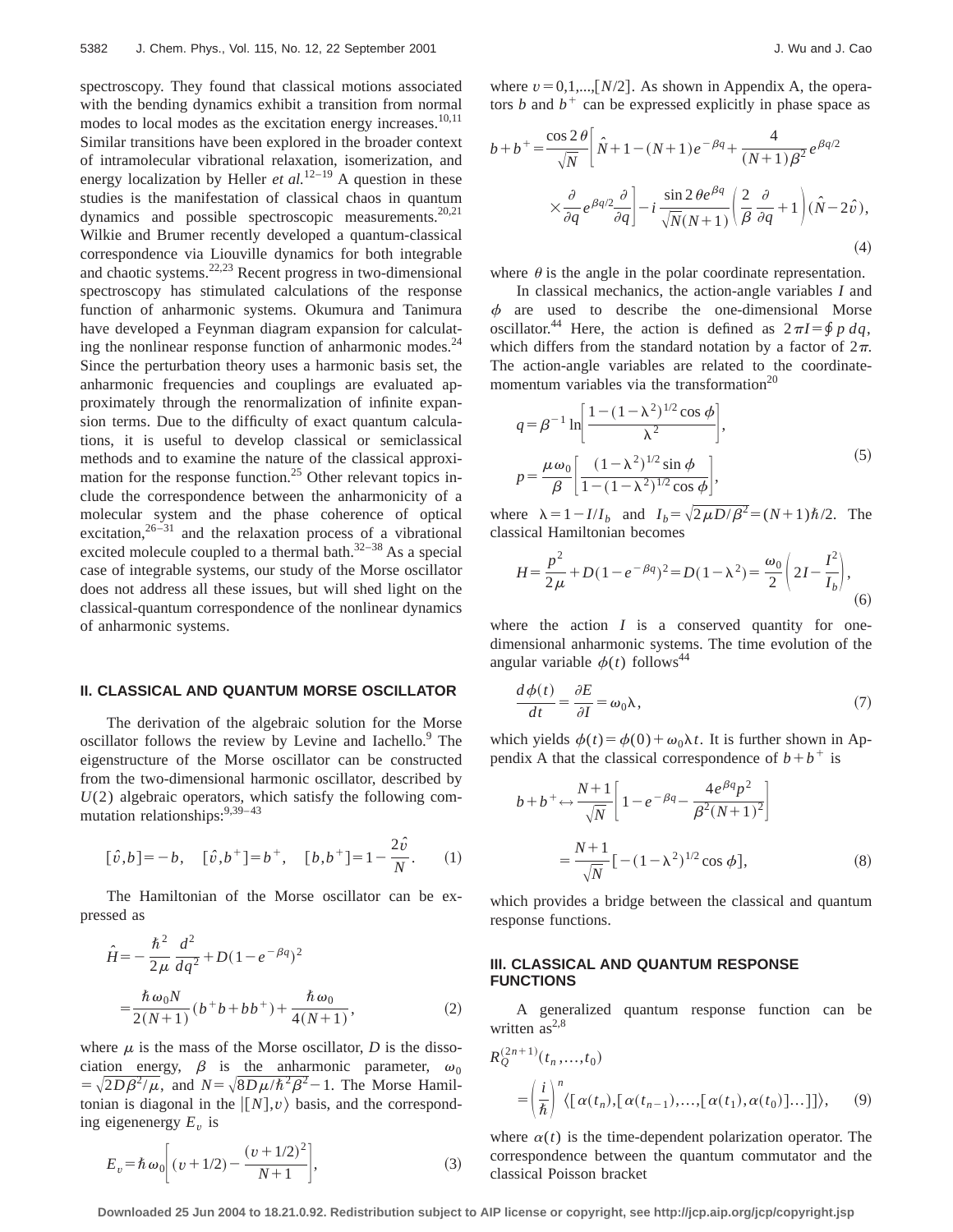$$
\frac{1}{i\hbar}[A,B] \leftrightarrow \{A,B\},\tag{10}
$$

allows us to write the generalized classical response function as

$$
R_C^{(2n+1)}(t_n, \ldots, t_0)
$$
  
=  $(-1)^n \langle \{ \alpha(t_n), \{ \alpha(t_{n-1}), \ldots, \{ \alpha(t_1), \alpha(t_0) \} \ldots \} \} \rangle$ . (11)

In this paper, we focus on the two lowest order response functions  $R^{(3)}(t)$  and  $R^{(5)}(t_1,t_2)$ 

$$
R_Q^{(3)}(t) = \frac{i}{\hbar} \langle [\alpha(t), \alpha(0)] \rangle, \qquad (12a)
$$

$$
R_C^{(3)}(t) = -\langle \{\alpha(t), \alpha(0)\}\rangle, \tag{12b}
$$

and

$$
R_Q^{(5)}(t_1, t_2) = -\frac{1}{\hbar^2} \langle [\alpha(t_1 + t_2), [\alpha(t_1), \alpha(0)]] \rangle, \quad (13a)
$$

$$
R_C^{(5)}(t_1, t_2) = \langle \{ \alpha(t_1 + t_2), \{ \alpha(t_1), \alpha(0) \} \} \rangle.
$$
 (13b)

These formulas, especially the classical formulas, are not easy to use in numerical calculations and are simplified in Appendix C. Since the Hamiltonian *H* depends on the action *I*, the third-order response function reduces to

$$
R_C^{(3)}(t) = -\operatorname{Tr}\left[\alpha(t)\dot{\alpha}(0)\frac{\partial\rho(I)}{\partial H}\right]
$$
  
= 
$$
-\frac{1}{2\pi}\oint dI d\phi \,\alpha(t)\dot{\alpha}(0)\frac{\partial I}{\partial E}\frac{\partial\rho(I)}{\partial I}, \qquad (14)
$$

where  $\rho(I)$  is the normalized distribution function of the action *I*. Two functional forms of  $\rho(I)$  are examined in this paper. The first one corresponds to the microcanonical distribution,  $\rho(I) = \delta(I - I_0)$ , where  $I_0$  is the action of a given energy. With this distribution,  $R_C^{(3)}(t)$  is simplified to

$$
R_C^{(3)}(t) = -\frac{1}{2\pi I_b} \partial_{\lambda} \left[ \oint d\phi \, \alpha(t) \frac{\partial \alpha(0)}{\partial \phi} \right] \Big|_{I=I_0}, \qquad (15)
$$

where  $\lambda = 1 - I/I_b$ . The second one is a distribution with a width  $\Delta$  around  $I_0$ 

$$
\bar{\rho}(I) = \begin{cases} 1/\Delta, & \text{if } I_0 - \Delta/2 < I < I_0 + \Delta/2 \\ 0, & \text{otherwise} \end{cases} \tag{16}
$$

Substituting Eq.  $(16)$  into Eq.  $(14)$ , we obtain

$$
\bar{R}_C^{(3)}(t) = \frac{1}{2\pi\Delta} \left[ \left. \oint d\phi \, \alpha(t) \frac{\partial \alpha(0)}{\partial \phi} \right|_{I = I_0 + \Delta/2} - \oint d\phi \, \alpha(t) \frac{\partial \alpha(0)}{\partial \phi} \Big|_{I = I_0 - \Delta/2} \right]. \tag{17}
$$

As shown in Appendix C, the nonlinear response function  $R^{(5)}(t_1,t_2)$  can be simplified in two ways. In this paper, we adopt the first formula

$$
R_C^{(5)}(t_1, t_2) = \frac{1}{2\pi} \oint dI \, d\phi \{ \alpha(t_2), \alpha(t_1) \} \dot{\alpha}(0) \, \frac{\partial I}{\partial E} \, \frac{\partial \rho}{\partial I},\tag{18}
$$

so that the response function corresponding to  $\rho(I) = \delta(I)$  $-I_0$ ) is

$$
R_C^{(5)}(\tau_1, \tau_2) = \frac{1}{2\pi I_b} \partial_{\lambda} \left[ \left. \oint d\phi \{ \alpha(t_2), \alpha(t_1) \} \frac{\partial \alpha(0)}{\partial \phi} \right] \right|_{I = I_0},
$$
\n(19)

where  $\tau_1 = t_1$  and  $\tau_2 = t_2 - t_1$ , and the response function corresponding to  $\bar{\rho}(I)$  is

$$
\bar{R}_{C}^{(5)}(\tau_{1},\tau_{2}) = -\frac{1}{2\pi\Delta} \left[ \left. \oint d\phi \{ \alpha(t_{2}), \alpha(t_{1}) \} \frac{\partial \alpha(0)}{\partial \phi} \right|_{I=I_{0}+\Delta/2} - \left. \oint d\phi \{ \alpha(t_{2}), \alpha(t_{1}) \} \frac{\partial \alpha(0)}{\partial \phi} \right|_{I=I_{0}-\Delta/2} \right]. \tag{20}
$$

#### **IV. THIRD-ORDER RESPONSE FUNCTION**

With the introduction of the quantum and classical Morse oscillators, we now explicitly calculate the response functions and examine their relationships. Although the polarization operator  $\alpha$  is usually the function of the coordinate *q*, the operator solution for the Morse oscillator suggests that the simplest form of  $\alpha$  is a function of the lowering and raising operators. Therefore, our first choice is the linear polarization operator

$$
\alpha(t) = \frac{\sqrt{N}}{N+1} \left[ b(t) + b^+(t) \right],\tag{21}
$$

whose classical correspondence is

$$
\alpha(I,\phi) = -(1-\lambda^2)^{1/2}\cos\phi.
$$
 (22)

This choice of  $\alpha$  is not directly motivated by physical systems but serves the purpose of demonstrating the classicalquantum correspondence as  $b+b^+$  corresponds to a single quantum transition. For a specific eigenstate  $|(N|, v)$ , we have  $\rho = |v\rangle\langle v|$ , so that the quantum response function is

$$
R_Q^{(3)}(t) = \frac{i}{\hbar} \langle [\alpha(t), \alpha(0)] \rangle
$$
  
\n
$$
= \frac{i}{\hbar} \langle v | [\alpha(t), \alpha(0)] | v \rangle
$$
  
\n
$$
= \frac{2}{(N+1)\hbar} \left\{ (v+1) \left( 1 - \frac{v+1}{N+1} \right) \right\}
$$
  
\n
$$
\times \sin \left[ \left( 1 - \frac{2(v+1)}{N+1} \right) \omega_0 t \right] - v \left( 1 - \frac{v}{N+1} \right)
$$
  
\n
$$
\times \sin \left[ \left( 1 - \frac{2v}{N+1} \right) \omega_0 t \right],
$$
 (23)

where Eq.  $(B4)$  is used.

We calculate the classical response function  $R_C^{(3)}(t)$  under the same condition. The action  $I_v$  for the eigenstate  $\vert [N], v \rangle$  is  $I_v = (v + 1/2)\hbar$ . Substituting Eq. (22) and  $I_0 = I_v$ into Eq.  $(15)$ , we have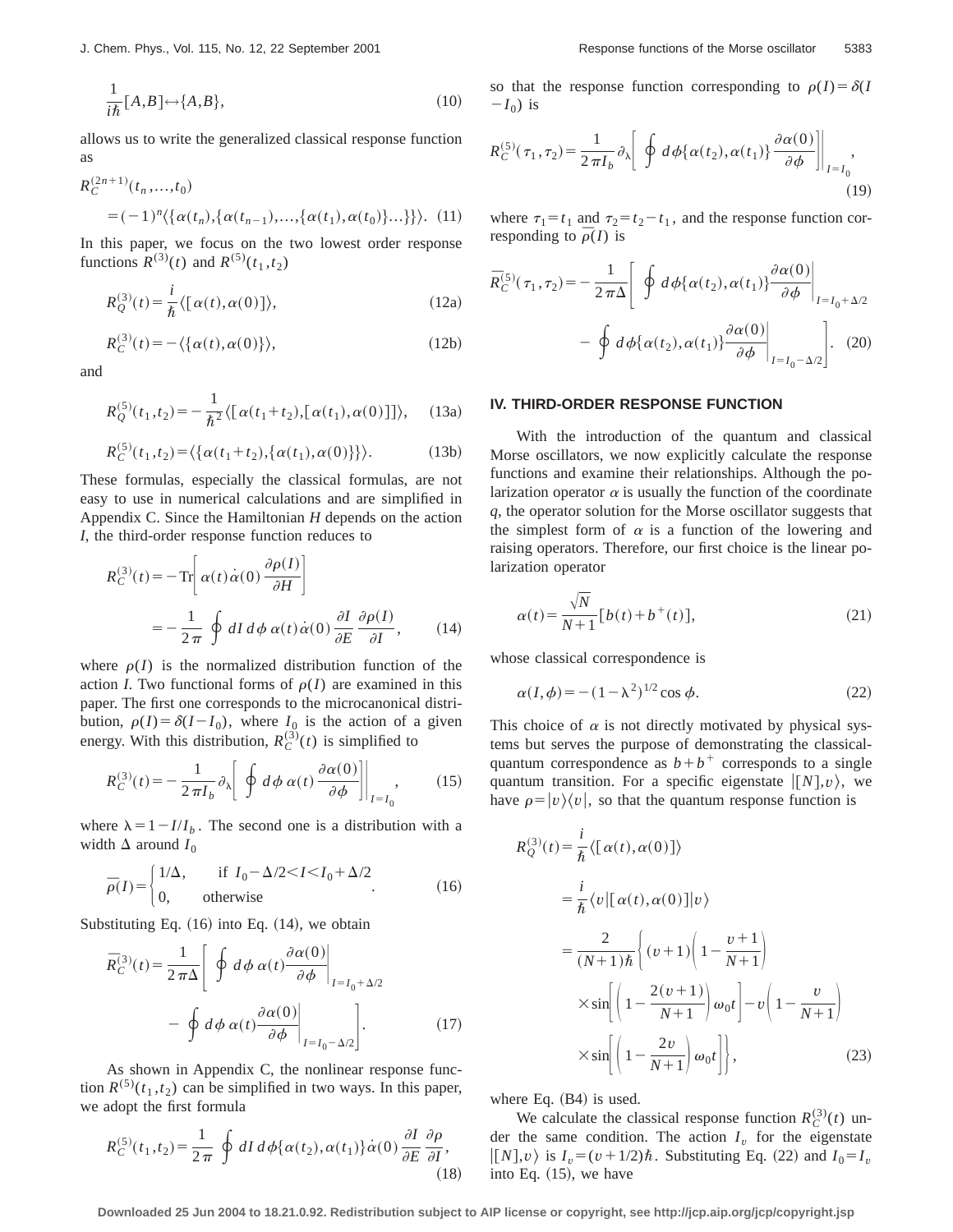

FIG. 1. The third-order classical response function of the Morse oscillator  $[\omega_0 = 5.0, N = 199, v = 70,$  and the linear polarization  $\alpha = -(1 - \lambda^2)^{1/2} \cos \phi$ : (a) with the microcanonical condition; (b) with the uncertainty width  $\Delta=0.5\hbar$ ; (c) with the uncertainty width  $\Delta=\hbar$ ; (d) with the uncertainty width  $\Delta=1.5\hbar$ .

$$
R_C^{(3)}(t) = -\frac{1}{2I_b} \partial_{\lambda} [(1 - \lambda^2) \sin \omega_0 \lambda t] |_{\lambda = \lambda_v}
$$
  
= 
$$
\frac{1}{2I_b} [2\lambda_v \sin \omega_0 \lambda_v t - (1 - \lambda_v^2) \omega_0 t \cos \omega_0 \lambda_v t],
$$
  
(24)

where  $\lambda_v = 1 - I_v/I_b$ . As predicted by van Kampan and Mukamel, the amplitude of the linear response function increases linearly with time *t* and diverges when *t* approaches to infinity.<sup>3,8</sup> Therefore, under the microcanonical condition, the classical response function differs dramatically from the quantum response function, and classical simulations for microcanonical systems become unstable at long times.

On the other hand, one can argue from the uncertainty principle that it is unphysical to measure the energy and the response of a system at the same time. Thus, instead of the microcanonical distribution function, we consider a distribution with an uncertain width  $\Delta$  in the phase space around the action  $I_v$ , i.e.,  $\rho(I) \rightarrow \bar{\rho}(I)$ . Substituting Eq. (22) into Eq.  $(17)$ , the modified response function  $\overline{R}_{C}^{(3)}(t)$  becomes

$$
\overline{R}_C^{(3)}(t) = \frac{1}{2\Delta} \left[ (1 - \lambda_1^2) \sin \omega_0 \lambda_1 t - (1 - \lambda_2^2) \sin \omega_0 \lambda_2 t \right],\tag{25}
$$

where  $\lambda_1 = 1 - (I_v + \Delta/2)/I_b$  and  $\lambda_2 = 1 - (I_v - \Delta/2)/I_b$ . The behavior of the modified classical response function depends strongly on the width  $\Delta$ . As shown in Fig. 1, the response function  $\overline{R}_{C}^{(3)}(\Delta,t)$  converges faster as  $\Delta$  increases, and recovers the exact quantum result when  $\Delta$  equals  $\hbar$ . With the linear polarization operator, the contribution to the response function is the transition between  $\langle [N], v \rangle$  and  $\langle [N], v-1 \rangle$ and the transition between  $\vert [N], v \rangle$  and  $\vert [N], v+1 \rangle$ . Since the linear response involves either the upper transition or the lower transition, classical dynamics can reproduce this effect by setting  $\Delta = \hbar$ . In fact, with  $\Delta = \hbar$ , Eq. (25) becomes

$$
\overline{R}_{C}^{(3)}(t) = \frac{1}{I_b} \left\{ (v+1) \left( 1 - \frac{v+1}{N+1} \right) \sin \left[ \left( 1 - \frac{2v+2}{N+1} \right) \omega_0 t \right] - v \left( 1 - \frac{v}{N+1} \right) \sin \left[ \left( 1 - \frac{2v}{N+1} \right) \omega_0 t \right] \right\}, \quad (26)
$$

which is exactly the same as the quantum result in Eq.  $(23)$ . The concept of configurational averaging has been invoked in several classical or semiclassical approximations of quantum dynamics, including wave-packet dynamics, nonadiabatic dynamics, and centroid dynamics. $45-50$  Surprisingly, the phase-space averaging employed here reproduces the exact quantum dynamics of an anharmonic system.

Next, we examine the quadratic polarization operator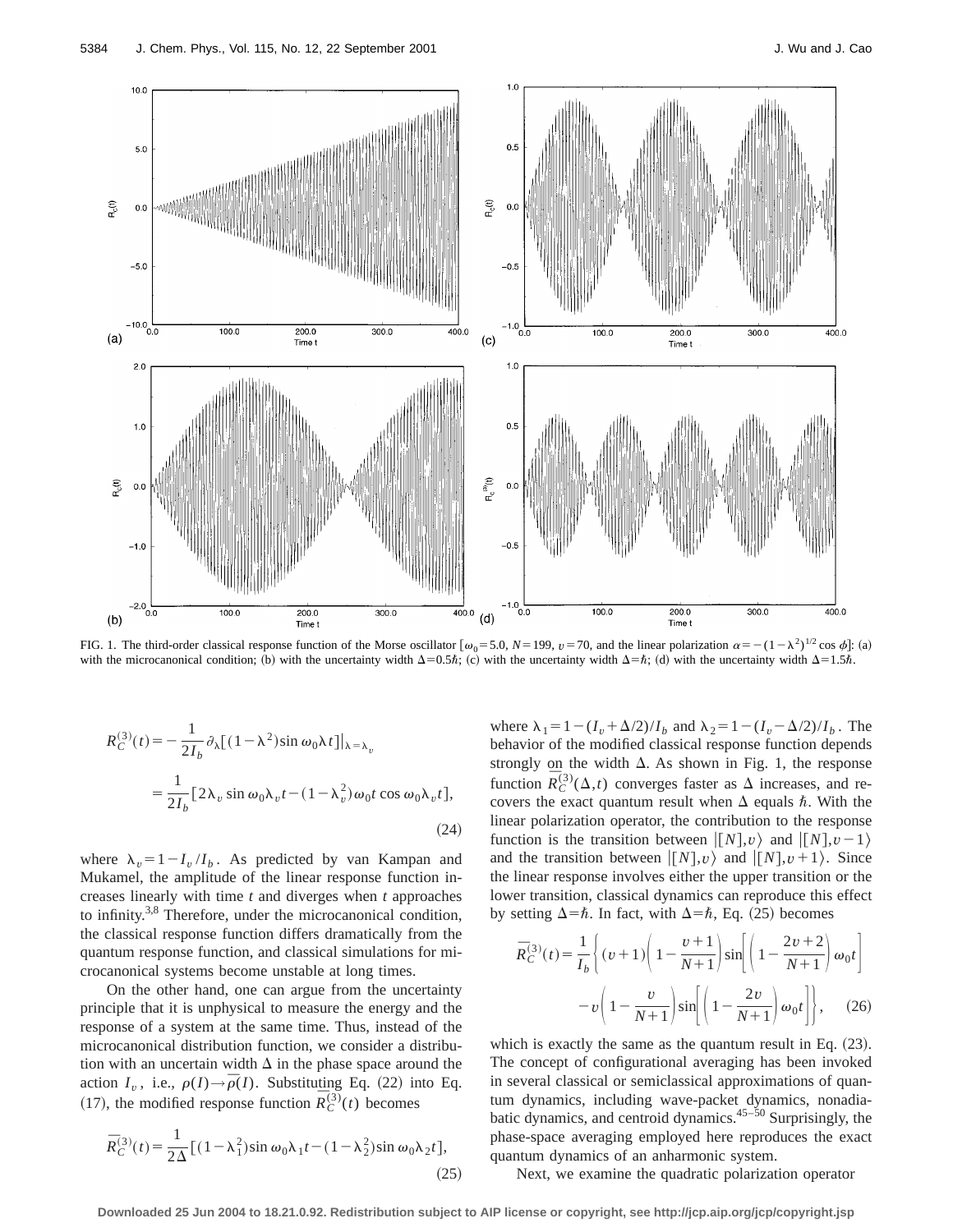

FIG. 2. The third-order classical response function of the Morse oscillator  $[\omega_0 = 5.0, N = 199, v = 70,$  and the quadratic polarization  $\alpha = (1 - \lambda^2)\cos^2 \phi$ : (a) with the microcanonical condition; (b) with the uncertainty width  $\Delta = \hbar$ ; (c) with the uncertainty width  $\Delta = 2\hbar$ ; (d) with the uncertainty width  $\Delta = 3\hbar$ .

$$
\alpha(t) = \left(\frac{\sqrt{N}}{N+1}\right)^2 [b(t) + b^+(t)]^2, \tag{27}
$$

with the classical correspondence

$$
\alpha(I,\phi) = [-(1-\lambda^2)^{1/2}\cos\phi]^2.
$$
 (28)

The quantum response function  $R_Q^{(3)}(t)$  is

$$
R_Q^{(3)}(t) = \frac{2}{(N+1)^2 \hbar} \left\{ (v+1)(v+2) \left( 1 - \frac{v+1}{N+1} \right) \right\}
$$
  
 
$$
\times \left( 1 - \frac{v+2}{N+1} \right) \sin \left[ 2 \omega_0 \left( 1 - \frac{2v+3}{N+1} \right) t \right]
$$
  
 
$$
-v(v-1) \left( 1 - \frac{v}{N+1} \right) \left( 1 - \frac{v-1}{N+1} \right)
$$
  
 
$$
\times \sin \left[ 2 \omega_0 \left( 1 - \frac{2v-1}{N+1} \right) t \right].
$$
 (29)

The classical response function  $R_C^{(3)}(t)$  under the same condition is

$$
R_C^{(3)}(t) = -\frac{1}{4I_b} \partial_{\lambda} [(1 - \lambda^2)^2 \sin 2\omega_0 \lambda t] |_{\lambda = \lambda_v} bf
$$
  
= 
$$
\frac{1}{2I_b} [2\lambda_v (1 - \lambda_v^2) \sin 2\omega_0 \lambda_v t
$$

$$
- (1 - \lambda_v^2)^2 \omega_0 t \cos 2\omega_0 \lambda_v t],
$$
 (30)

which diverges at long times. It is then necessary to introduce the uncertainty width  $\Delta$  into the phase-space integration. However, for the quadratic polarization function, the contribution to the response function is the transition between  $\vert [N], v \rangle$  and  $\vert [N], v - 2 \rangle$  and the transition between  $\vert [N], v \rangle$  and  $\vert [N], v+2 \rangle$ . Comparing with the linear polarization operator, we increase  $\Delta$  to  $2\hbar$  in Eq. (30), so that the modified classical response function becomes

$$
\bar{R}_{C}^{(3)}(t) = \frac{2}{(N+1)^{2}\hbar} \left\{ \left( v + \frac{3}{2} \right)^{2} \left( 1 - \frac{v + 3/2}{N+1} \right)^{2} \right\} \n\times \sin \left[ 2 \omega_{0} \left( 1 - \frac{2v + 3}{N+1} \right) t \right] \n- \left( v - \frac{1}{2} \right)^{2} \left( 1 - \frac{v - 1/2}{N+1} \right)^{2} \n\times \sin \left[ 2 \omega_{0} \left( 1 - \frac{2v - 1}{N+1} \right) t \right],
$$
\n(31)

which has exactly the same time dependence as the quantum result in Eq.  $(29)$ . Figure 2 shows the classical response function with difference widths and the convergence to the quantum result at  $\hbar$  = 2.0.

The slight disagreement in the prefactors arises from the intrinsic difference between quantum and classical dynamics. The quantum transition from  $\langle [N], v \rangle$  to  $\langle [N], v+2 \rangle$  consists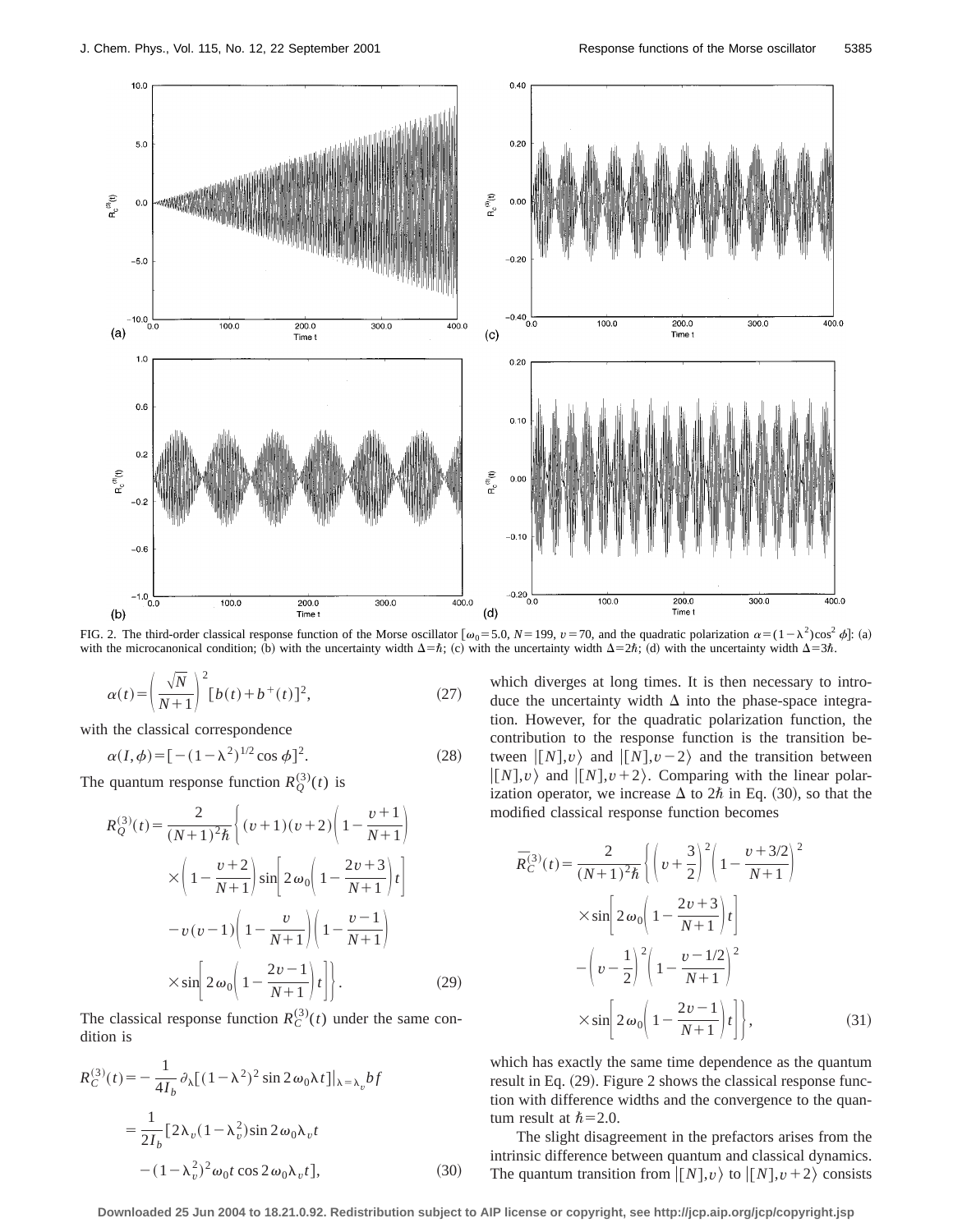

FIG. 3. The diagonal element of the fifth-order classical response function of the Morse oscillator  $[\omega_0 = 5.0, N = 199, \nu = 70$  and the quadratic polarization  $\alpha = (1 - \lambda^2)\cos^2 \phi$ : (a) with the microcanonical condition; (b) with the uncertainty width  $\Delta = \hbar$ ; (c) with the uncertainty width  $\Delta = 2\hbar$ ; (d) with the uncertainty width  $\Delta=3\hbar$ .

of two steps  $(v \rightarrow v+1 \rightarrow v+2)$ , whereas classical dynamics corresponds to the average of these transitions. Hence, the classical correspondence of these two steps is the average result,  $(v + 1/2 \rightarrow v + 3/2)^2$ . Comparing these two results, (*v*  $+1$ ) and  $(v+2)$  in the first term of Eq. (29) correspond to  $(v+3/2)$  in the first term of Eq. (31). For the same reason, (*v*) and  $(v-1)$  in Eq. (29) correspond to  $(v-1/2)$  in Eq.  $(31)$ . The difference is negligible in the large  $v$  limit, where the classical-quantum correspondence becomes more accurate. So, in the dissociation limit, Eq.  $(29)$  and Eq.  $(31)$  become exactly the same. On the other hand, for  $v=0$  and  $v$  $=1$ , the second part of the classical modified result has to be

removed, since the lower quantum transition is prohibited by the lower bound at the ground state.

#### **V. FIFTH-ORDER RESPONSE FUNCTION**

The fifth-order response function  $R^{(5)}(\tau_1, \tau_2)$  contains more detailed dynamical information that cannot be obtained from the third-order response function. Since  $R^{(5)}(\tau_1, \tau_2)$ vanishes for the linear polarization operator, it is necessary to use the quadratic polarization operator to calculate  $R^{(5)}$  $\times (\tau_1, \tau_2)$ . For a specific eigenstate  $\vert [N], v \rangle$ , substituting Eq.  $(27)$  and Eq.  $(B4)$  into Eq.  $(13b)$ , we have

$$
R^{(5)}(\tau_1, \tau_2) = -\frac{N^3}{(N+1)^6 \hbar^2} \langle v | [[(b(t_2) + b^+(t_2))^2, (b(t_1) + b^+(t_1))^2], (b+b^+)^2] | v \rangle
$$
  
\n
$$
= -\frac{16}{(N+1)^3 \hbar^2} \left\{ (v+1)(v+2) \left( 1 - \frac{v+1}{N+1} \right) \left( 1 - \frac{v+2}{N+1} \right) \left( 1 - \frac{2v+3}{N+1} \right) \sin \left[ \omega_0 \left( 1 - \frac{2v+3}{N+1} \right) \tau_2 \right] \right\}
$$
  
\n
$$
\times \sin \left[ \omega_0 \left( 1 - \frac{2v+3}{N+1} \right) (2\tau_1 + \tau_2) \right] - v(v-1) \left( 1 - \frac{v}{N+1} \right) \left( 1 - \frac{v-1}{N+1} \right) \left( 1 - \frac{2v-1}{N+1} \right)
$$
  
\n
$$
\times \sin \left[ \omega_0 \left( 1 - \frac{2v-1}{N+1} \right) \tau_2 \right] \sin \left[ \omega_0 \left( 1 - \frac{2v-1}{N+1} \right) (2\tau_1 + \tau_2) \right].
$$
\n(32)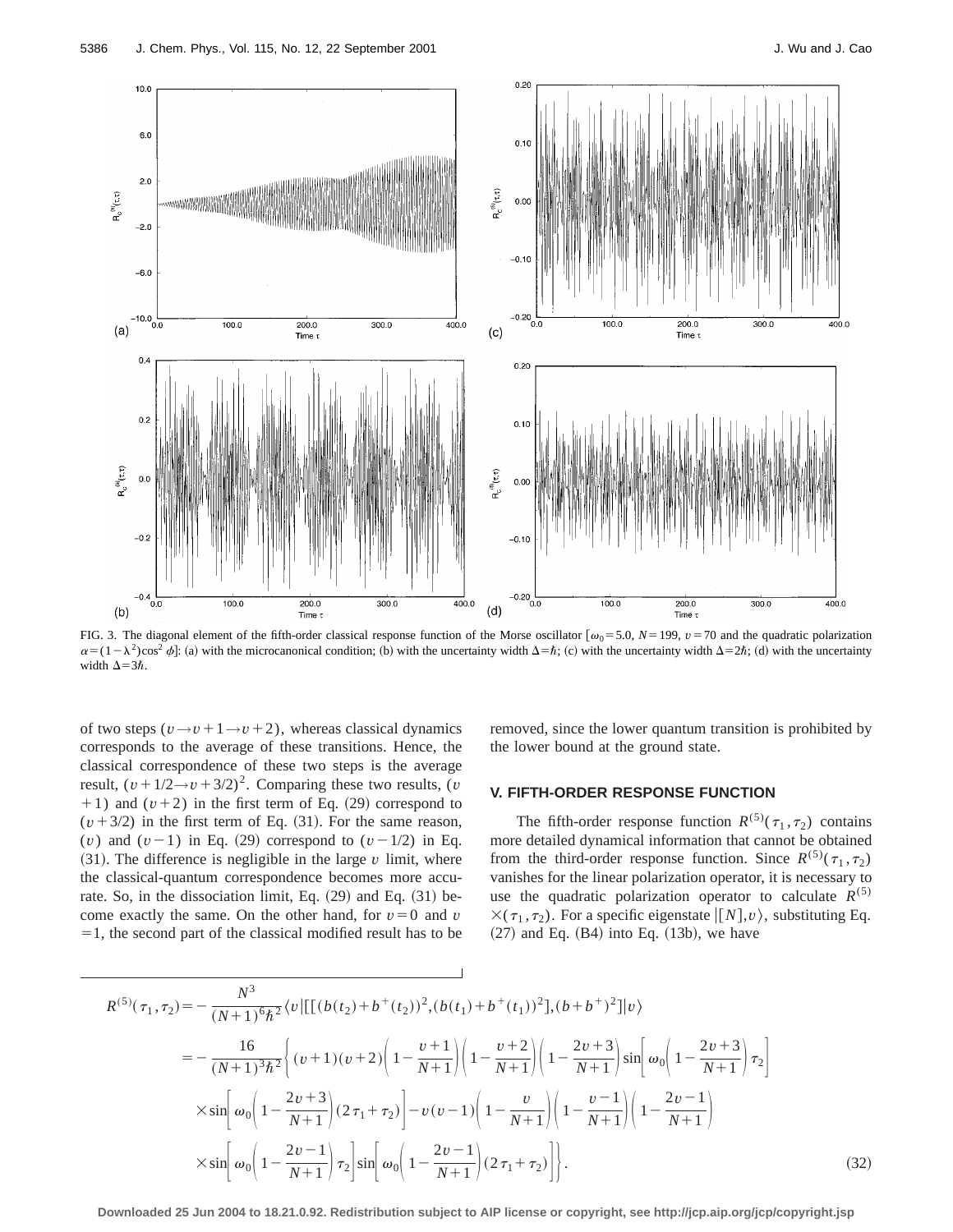The fifth-order classical response function under the microcanonical condition is given in Eq.  $(19)$ , which requires the explicit calculation of  $\{\alpha(t_2), \alpha(t_1)\}\)$ . With the Poisson bracket expressed in the action-angle variables and the polarization given as  $\alpha = (1 - \lambda^2)\cos^2 \phi$ , we have

$$
\{\alpha(t), \alpha(0)\} = -\frac{1}{I_b} \left[ \frac{\partial \alpha(t)}{\partial \lambda} \frac{\partial \alpha(0)}{\partial \phi} - \frac{\partial \alpha(t)}{\partial \phi} \frac{\partial \alpha(0)}{\partial \lambda} \right]
$$

$$
= \frac{1}{I_b} \left[ \lambda (1 - \lambda^2) (\sin 2\phi(t) - \sin 2\phi(0)) + \lambda (1 - \lambda^2) \sin 2\omega_0 \lambda t - (1 - \lambda^2)^2 \omega_0 t \sin 2\phi(t) \sin 2\phi(0) \right], \quad (33)
$$

which can be easily generalized to  $\{\alpha(t_2), \alpha(t_1)\}\)$ . Substituting Eq. (33) into Eq. (19),  $R_C^{(5)}(\tau_1, \tau_2)$  is given as

$$
R_C^{(5)}(\tau_1, \tau_2) = \frac{1}{I_b^2} [(1 - \lambda^2)(1 - 5\lambda^2) \sin \omega_0 \lambda \tau_2
$$
  
 
$$
\times \sin \omega_0 \lambda (2\tau_1 + \tau_2) + \omega_0 \lambda \tau_2 (1 - \lambda^2)^2
$$
  
 
$$
\times \sin 2\omega_0 \lambda (\tau_1 + \tau_2) + 2\omega_0 \lambda \tau_1 (1 - \lambda^2)^2
$$
  
 
$$
\times \sin \omega_0 \lambda \tau_2 \cos \omega_0 \lambda (2\tau_1 + \tau_2)], \qquad (34)
$$

which diverges along both the  $\tau_1$  and  $\tau_2$  axis. Again, we use  $\overline{\rho}(I)$  instead of  $\rho(I)$  to remove the classical divergence, and choose  $2\hbar$  as the uncertainty width  $\Delta$  following the argument for the quadratic polarization operator. Then, from Eq.  $(20)$ , we have the modified fifth-order response function



FIG. 4. Two-dimensional contour of the fifth-order classical response function of the Morse oscillator  $\omega_0 = 5.0$ ,  $N = 19$ ,  $v = 5$  and the quadratic polarization  $\alpha = (1 - \lambda^2)\cos^2 \phi$ : (a) with the microcanonical condition; (b) with the uncertainty width  $\Delta=2\hbar$ .

$$
\bar{R}_{C}^{(5)}(\tau_{1},\tau_{2}) = -\frac{16}{(N+1)^{3}\hbar^{2}} \left\{ \left( \nu + \frac{3}{2} \right)^{2} \left( 1 - \frac{\nu + 3/2}{N+1} \right)^{2} \left( 1 - \frac{2\nu + 3}{N+1} \right) \sin \left[ \omega_{0} \left( 1 - \frac{2\nu + 3}{N+1} \right) \tau_{2} \right] \sin \left[ \omega_{0} \left( 1 - \frac{2\nu + 3}{N+1} \right) (2\tau_{1} + \tau_{2}) \right] - \left( \nu - \frac{1}{2} \right)^{2} \left( 1 - \frac{\nu - 1/2}{N+1} \right)^{2} \left( 1 - \frac{2\nu - 1}{N+1} \right) \sin \left[ \omega_{0} \left( 1 - \frac{2\nu - 1}{N+1} \right) \tau_{2} \right] \sin \left[ \omega_{0} \left( 1 - \frac{2\nu - 1}{N+1} \right) (2\tau_{1} + \tau_{2}) \right] \right\},\tag{35}
$$

which reproduces the similar time dependence as the quantum response function. Comparing Eq.  $(32)$  and Eq.  $(35)$ , the slight discrepancy is the same as that appeared in the thirdorder response function for the quadratic polarizability. Therefore, from the discussion in Sec. IV,  $(v+1)$  and  $(v)$  $+2$ ) in Eq. (32) correspond to  $(v+3/2)$  in Eq. (35), and  $(v)$ and  $(v-1)$  in Eq. (32) correspond to  $(v-1/2)$  in Eq. (35). Figure 3 plots the diagonal value of the response function and demonstrates the convergence with the increasing uncertainly width. Figure 4 compares the two-dimensional contours of the response functions with the microcanonical condition and with the uncertainly width  $\Delta=2\hbar$ . Evidently, the response function with the microcanonical condition increases with time along both axes, whereas the response function averaged over the uncertainty width  $\Delta=2\hbar$  shows an echo along the diagonal cross section.

# **VI. CONCLUSION**

To summarize, the unique algebraic structure of the quantum Morse oscillator allows us to define the creation and annihilation operators, their explicit phase-space expres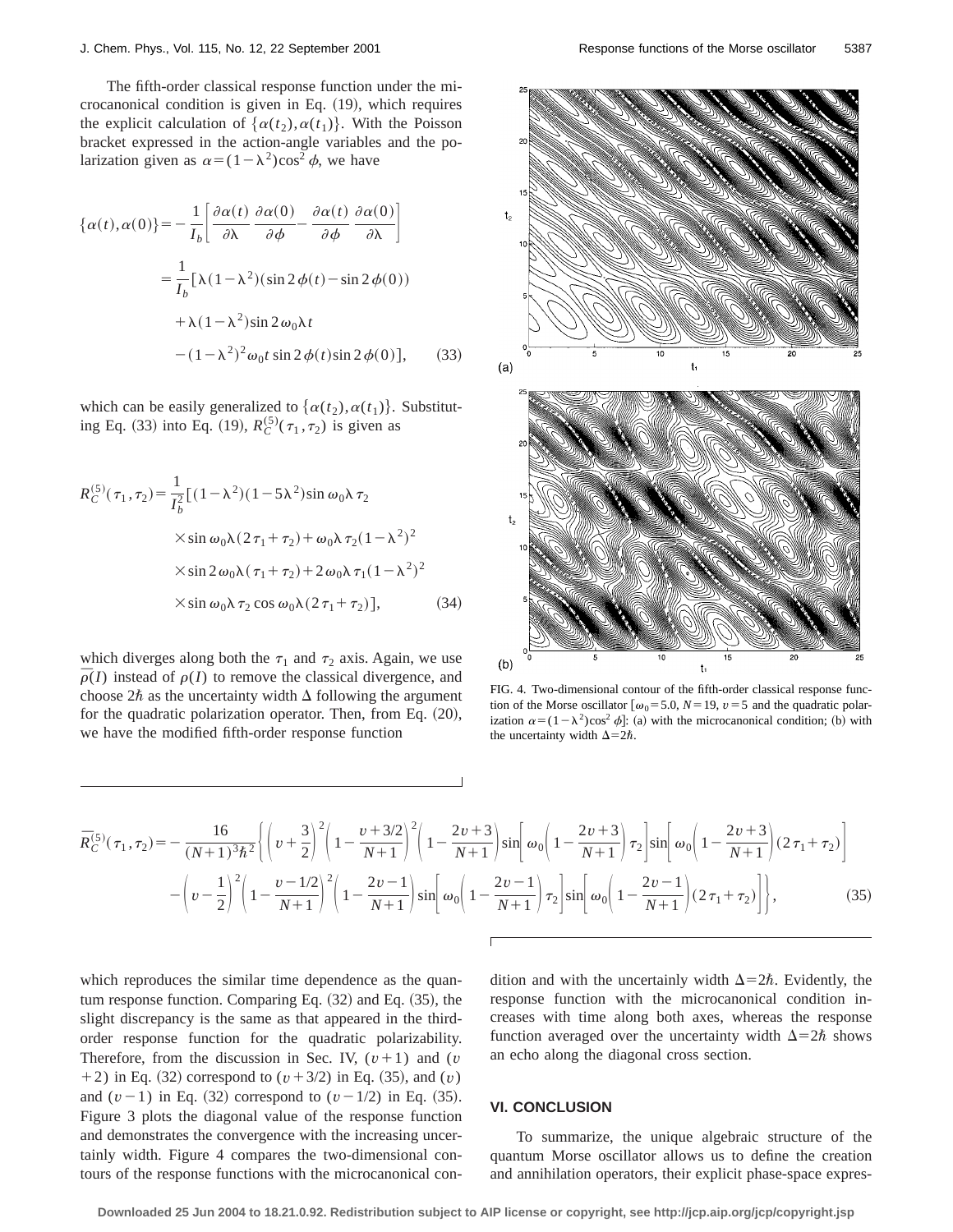sions, and the Morse coherence state. These relations are then used to calculate and compare the linear and nonlinear response functions for microcanonical Morse oscillators. The divergence in the classical response function can be removed by taking a phase-space average resulting from the uncertainly principle. Further, the nearly exact classical-quantum correspondence can be established by quantizing the phasespace averaging:  $\hbar$  for the linear polarizability operator and  $2\hbar$  for the quadratic polarizability operator. It is reasonable to speculate that the approach applies to a polarization operator with any combination of the annihilation and creation operators. For future studies, we will explore nonintegrable systems, including coupled anharmonic oscillators and dissipative anharmonic oscillators. For these systems, it remains a challenge to formulate their linear and nonlinear response functions and to establish their classical-quantum correspondence. These studies are useful in the context of the current effort in developing two-dimensional optical spectroscopy.

### **ACKNOWLEDGMENTS**

This work is supported by the Solomon Buchsbaum AT&T Research Fund Award, the Petroleum Research Fund administrated by the American Chemical Society, and the National Science Foundation (No. Che-0093210). The authors thank Professor Bob Field for introducing the interesting topic of anharmonic molecular dynamics.

### **APPENDIX A: ALGEBRAIC SOLUTION AND PHASE-SPACE REPRESENTATIONS**

In this Appendix, we use the algebraic method to construct the quantum mechanics of the one-dimensional Morse oscillator and derive an explicit expression connecting the algebra operators and their phase-space representation. Our derivation and notation follow the extensive work of Levine, Iachello, Frank, and others.<sup>9,39,41,42</sup> To describe the twodimensional harmonic oscillator, we introduce two pairs of boson creation and annihilation operators  $(\tau, \tau^+)$  and  $(\sigma,\sigma^+)$ , which satisfy the following relations:

$$
[a_i, a_j] = 0, [a_i^+, a_j^+] = 0, [a_i, a_j^+] = \delta_{ij},
$$
 (A1)

where  $a_i = \tau, \sigma$ . These operators are represented by the differential operators acting on two coordinates *x* and *y*,

$$
\tau = \frac{1}{\sqrt{2}} \left( x + \frac{\partial}{\partial x} \right), \quad \tau^+ = \frac{1}{\sqrt{2}} \left( x - \frac{\partial}{\partial x} \right),
$$
  
\n
$$
\sigma = \frac{1}{\sqrt{2}} \left( y + \frac{\partial}{\partial y} \right), \quad \sigma^+ = \frac{1}{\sqrt{2}} \left( y - \frac{\partial}{\partial y} \right).
$$
 (A2)

The operators for a  $U(2)$  group can be constructed as

$$
J_{x} = \frac{1}{2} (\sigma^{+} \sigma - \tau^{+} \tau), \quad J_{y} = \frac{1}{2} (\tau^{+} \sigma + \sigma^{+} \tau),
$$
  
\n
$$
J_{z} = \frac{i}{2} (\tau^{+} \sigma - \sigma^{+} \tau), \quad \hat{N} = (\tau^{+} \tau + \sigma^{+} \sigma),
$$
\n(A3)

which are also the angular momentum operators with the invariant operator  $J = N/2$ .

Replacing the coordinates *x* and *y* by the polar coordinates  $r$  and  $\theta$ .

$$
x = r \cos \theta, \quad y = r \sin \theta, \quad 0 < r < \infty, \quad -\pi < \theta < \pi,
$$
\n(A4)

the phase-space expressions of the operators  $\hat{N}$ ,  $J_z$ ,  $J_x$ , and  $J_{v}$  are

$$
\hat{N} = \frac{1}{2} \left[ r^2 - \frac{1}{r} \frac{\partial}{\partial r} \left( r \frac{\partial}{\partial r} \right) - \frac{1}{r^2} \frac{\partial^2}{\partial \theta^2} \right] - 1, \tag{A5}
$$

$$
J_z = \frac{i}{2} \frac{\partial}{\partial \theta},\tag{A6}
$$

$$
J_x = \frac{\cos 2\theta}{4} \left( -r^2 + \frac{\partial^2}{\partial r^2} - \frac{1}{r} \frac{\partial}{\partial r} - \frac{1}{r^2} \frac{\partial^2}{\partial \theta^2} \right) - \frac{\sin 2\theta}{2} \left( \frac{1}{r} \frac{\partial^2}{\partial r \partial \theta} - \frac{1}{r^2} \frac{\partial}{\partial \theta} \right),
$$
 (A7)

$$
J_y = -\frac{\sin 2\theta}{4} \left( -r^2 + \frac{\partial^2}{\partial r^2} - \frac{1}{r} \frac{\partial}{\partial r} - \frac{1}{r^2} \frac{\partial^2}{\partial \theta^2} \right)
$$

$$
-\frac{\cos 2\theta}{2} \left( \frac{1}{r} \frac{\partial^2}{\partial r \partial \theta} - \frac{1}{r^2} \frac{\partial}{\partial \theta} \right). \tag{A8}
$$

Next, the operators  $\hat{N}$  and  $J_z$  are diagonal in the eigenstate  $|N,m\rangle$ ,

$$
\hat{N}|N,m\rangle = N|N,m\rangle, \quad J_z|N,m\rangle = m|N,m\rangle, \tag{A9}
$$

where  $\hat{N}$  denotes the operator and  $N$  denotes the eigenvalue. To solve the eigenequations,  $|N,m\rangle$  is factorized into the radial part and the angular part,  $|N,m\rangle = R_{N,m}(r)e^{-2im\theta}$ , where the radial part  $R_{N,m}(r)$  satisfies

$$
\frac{1}{2}\left[r^2 - \frac{1}{r}\frac{\partial}{\partial r}\left(r\frac{\partial}{\partial r}\right) - \frac{1}{r^2}\frac{\partial^2}{\partial \theta^2}\right]R_{N,m}(r) = (N+1)R_{N,m}(r). \tag{A10}
$$

With  $r^2 = (N+1)e^{-\beta q}$ , the radial part is rewritten as

$$
\left[ -\frac{\hbar^2}{2\mu} \frac{d^2}{dq^2} + \frac{\hbar^2 \beta^2}{8\mu} (N+1)^2 (e^{-2\beta q} - e^{-\beta q}) \right] R_{N,m}(r)
$$
  
= 
$$
-\frac{\hbar^2 \beta^2}{2\mu} m^2 R_{N,m}(r),
$$
 (A11)

which is exactly the Schrödinger equation of the onedimensional Morse oscillator. Consequently,  $R_{N,m}(r)$  is the eigenstate of the one-dimensional Morse oscillator, the dissociation energy of the Morse oscillator *D*, is related to *N* by  $N+1=\sqrt{8\mu D/\hbar^2\beta^2}$ , and the *m*th eigenenergy of the onedimensional Morse oscillator in Eq.  $(2)$  is

$$
E_m = \frac{\hbar^2 \beta^2}{8\mu} (N+1)^2 - \frac{\hbar^2 \beta^2}{2\mu} m^2.
$$
 (A12)

With  $\theta=0$ , the eigenstate  $|N,m\rangle$  of the two-dimensional harmonic oscillator is reduced to  $R_{N,m}(r)$ , which is the eigenstate of the one-dimensional Morse oscillator. Therefore, the one-dimensional Morse oscillator can be regarded as the one-dimensional projection of the two-dimensional harmonic oscillator.

To further explore the algebraic method,  $J_x$  and  $J_y$  are combined to define the raising and lowering operators

$$
J_{+} = J_{x} + iJ_{y}, \quad J_{-} = J_{x} - iJ_{y}, \tag{A13}
$$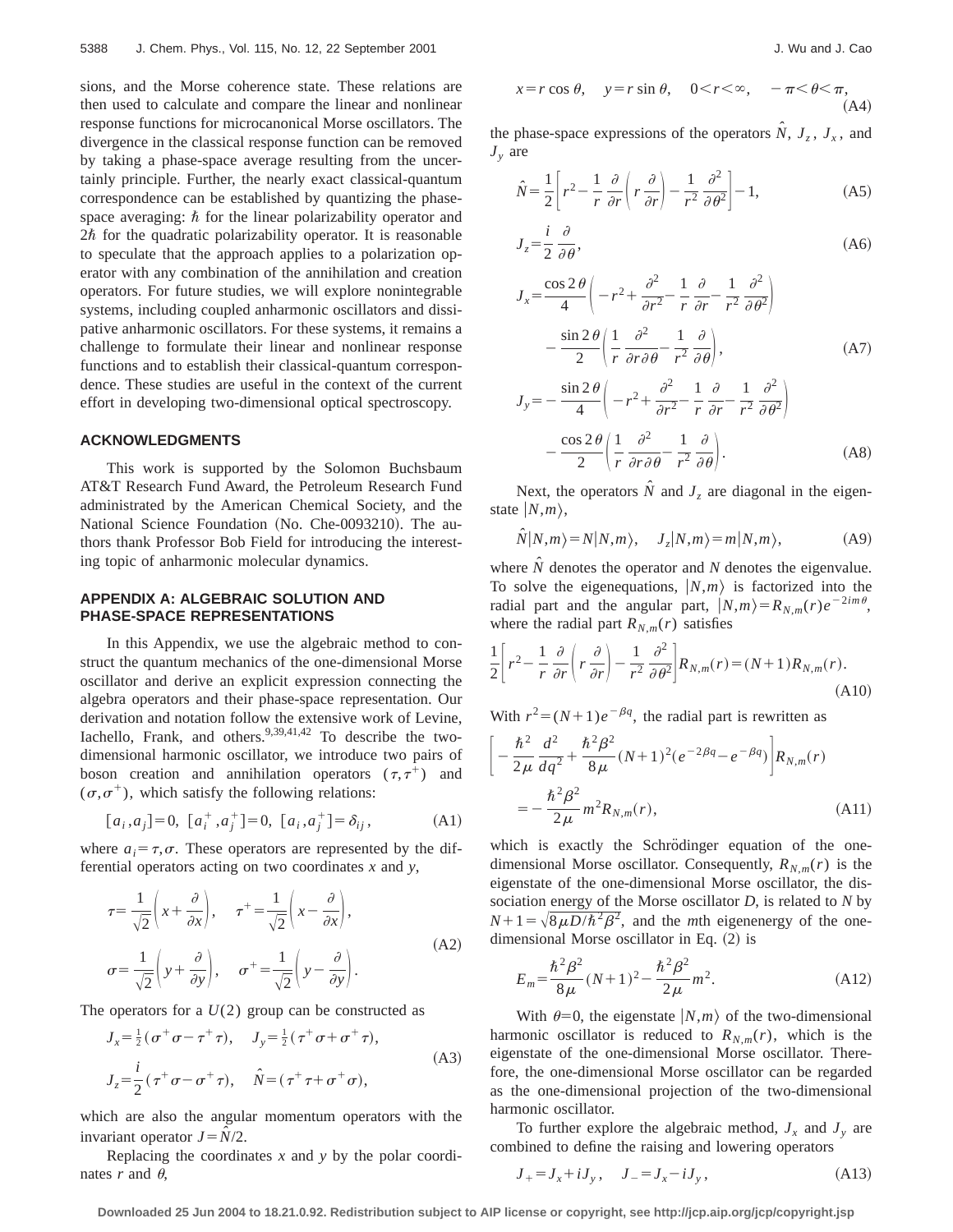which satisfy

$$
J_{+}|N,m\rangle = \sqrt{J(J+1) - m(m+1)}|N,m+1\rangle,
$$
  
\n
$$
J_{-}|N,m\rangle = \sqrt{J(J+1) - m(m-1)}|N,m-1\rangle,
$$
\n(A14)

with  $J=N/2$ . We now introduce three new operators,

$$
b = \frac{J_+}{\sqrt{N}}, \quad b^+ = \frac{J_-}{\sqrt{N}}, \quad \hat{v} = \frac{\hat{N}}{2} - J_z,
$$
 (A15)

which act on the eigenstate  $|N,m\rangle$  as

$$
b|N,m\rangle = \frac{J_+}{\sqrt{N}}|N,m+1\rangle = \sqrt{v\left(1 - \frac{v-1}{N}\right)}|N,v-1\rangle,
$$
\n(A16)

$$
b^{+}|N,m-1\rangle = \frac{J_{-}}{\sqrt{N}}|N,m\rangle = \sqrt{(v+1)\left(1-\frac{v}{N}\right)}|N,v+1\rangle,
$$
\n(A17)

$$
\hat{v}|N,m\rangle = \left(\frac{\hat{N}}{2} - J_z\right)|N,m\rangle = v|N,v\rangle, \tag{A18}
$$

with  $v = N/2 - m$ . These relations are similar to those for the one-dimensional harmonic oscillator. The eigenenergy  $E<sub>v</sub>$ corresponding to the eigenstate  $|N, v\rangle$  is rewritten as

$$
E_v = \hbar \omega_0 \left[ \left( v + \frac{1}{2} \right) - \frac{(v + 1/2)^2}{N + 1} \right],
$$
 (A19)

so that the Hamiltonian becomes

$$
H = \frac{N\hbar\,\omega_0}{2(N+1)}(bb^+ + b^+b) + \frac{\hbar\,\omega_0}{4(N+1)}.
$$
 (A20)

Furthermore, we use Eq.  $(A8)$  to derive the differential formulas of operators *b* and  $b^+$ ,

$$
b = \frac{e^{-2i\theta}}{2\sqrt{N}} \left[ \hat{N} + 1 - r^2 + \frac{\partial^2}{\partial r^2} - 2 \left( \frac{1}{r} \frac{\partial}{\partial r} - \frac{1}{r^2} \right) J_z \right], \quad (A21)
$$

$$
b^{+} = \frac{e^{2i\theta}}{2\sqrt{N}} \left[ \hat{N} + 1 - r^2 + \frac{\partial^2}{\partial r^2} + 2 \left( \frac{1}{r} \frac{\partial}{\partial r} - \frac{1}{r^2} \right) J_z \right], \quad \text{(A22)}
$$

so that

$$
b+b^{+} = \frac{\cos 2\theta}{\sqrt{N}} \left( \hat{N} + 1 - r^{2} + \frac{\partial^{2}}{\partial r^{2}} \right)
$$

$$
+ i \frac{2 \sin 2\theta}{\sqrt{N}} \left( \frac{1}{r} \frac{\partial}{\partial r} - \frac{1}{r^{2}} \right) J_{z}. \tag{A23}
$$

However, we cannot set  $\theta=0$  in Eq. (A23) before applying operators on the wave function, because these operators do not commute with each other. The right way to use the operators is first to apply them on the two-dimensional system and then set  $\theta=0$ .

Finally, we derive the classical correspondence of *b*  $+b^+$  by rewriting Eq. (A23) as

$$
b+b^{+} = \frac{\cos 2 \theta}{\sqrt{N}} \left[ \hat{N} + 1 - (N+1) e^{-\beta q} + \frac{4}{(N+1)\beta^{2}} e^{\beta q/2} \frac{\partial}{\partial q} e^{\beta q/2} \frac{\partial}{\partial q} \right]
$$

$$
-i \frac{\sin 2 \theta e^{\beta q}}{\sqrt{N}(N+1)} \left( \frac{2}{\beta} \frac{\partial}{\partial q} + 1 \right) (\hat{N} - 2\hat{v}). \tag{A24}
$$

Since in classical mechanics all variables commute, we set  $\theta$ =0 so that the imaginary part in Eq. (A24) is removed. Then, replacing the operators by the corresponding variables and using the classical-quantum correspondence

$$
\frac{\hbar}{i} \frac{\partial}{\partial q} \leftrightarrow p,\tag{A25}
$$

we obtain the classical correspondence of  $b+b^+$  as

$$
b+b+\leftrightarrow \frac{N+1}{\sqrt{N}}\left(1-e^{-\beta q}-\frac{e^{\beta q}p^2}{\beta^2 I_b^2}\right)
$$

$$
=\frac{N+1}{\sqrt{N}}[-(1-\lambda^2)^{1/2}\cos\phi].\tag{A26}
$$

Thus, we have derived the explicit expressions for *b* and  $b^+$ and established their classical correspondence.

### **APPENDIX B: COHERENT STATE OF THE MORSE OSCILLATOR**

The fact that the harmonic oscillator and the Morse oscillator are two exactly solvable cases of the *U*(2) algebra suggests that a formal solution for a driven Morse oscillator can be formulated in a similar fashion as the coherent state for a driven harmonic oscillator.<sup>51</sup> In this Appendix, we derive the time evolution of *b* and  $b^+$  and construct the coherent state of the Morse oscillator. The time-dependent operators, defined in the Heisenberg picture,

$$
b(t) = e^{iH_0t/\hbar}be^{-iH_0t/\hbar}, \quad b^+(t) = e^{iH_0t/\hbar}b^+e^{-iH_0t/\hbar},
$$
\n(B1)

obey the equations of motion,

$$
\frac{db(t)}{dt} = \frac{1}{i\hbar} [b(t), H], \quad \frac{db^+(t)}{dt} = \frac{1}{i\hbar} [b^+(t), H]. \quad (B2)
$$

Using the commutation relations, Eq.  $(B2)$  is rewritten as

$$
\frac{db(t)}{dt} = -i\omega_0 b(t) + i\frac{2\omega_0}{N+1}b(t)\hat{v},
$$
  
\n
$$
\frac{db^+(t)}{dt} = i\omega_0 b^+(t) - i\frac{2\omega_0}{N+1}\hat{v}b^+(t),
$$
\n(B3)

which can be solved explicitly to give

$$
b(t) = e^{-i\omega_0 t} b e^{i[2\omega_0/(N+1)]\hat{v}t},
$$
  
\n
$$
b^+(t) = e^{i\omega_0 t} e^{-i[2\omega_0/(N+1)]\hat{v}t} b^+.
$$
\n(B4)

Next, we calculate the quantum mechanics of the Morse oscillator driven by an external electric field. A simple and effective approximation of the interaction is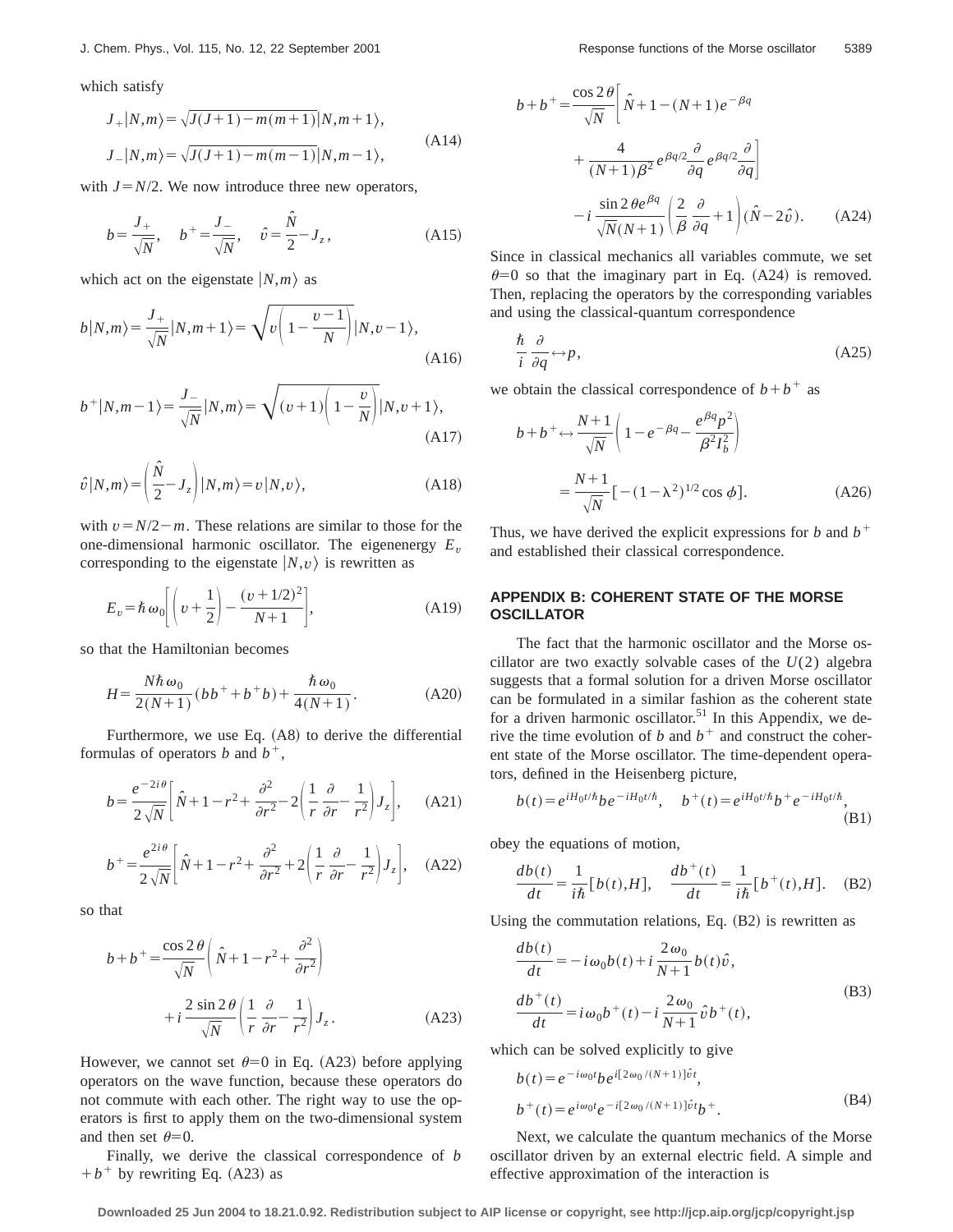$$
V(t) = -[b(t)f(t) + b^{+}(t)f^{*}(t)],
$$
\n(B5)

where  $f(t)$  represents the time-dependent external field. In the interaction picture, the time evolution of the system with an external interaction  $V_I(t)$  is formally given as

$$
|\Psi(t)\rangle_I = \exp\left[\frac{i}{\hbar} \int_{t_0}^t V_I(t) dt\right] |\Psi(t_0)\rangle_I.
$$
 (B6)

From Eq.  $(B4)$ ,  $V_I(t)$  for the Morse oscillator is given as

$$
V_{I}(t) = -[e^{-i\omega_{0}t}be^{i[2\omega_{0}/(N+1)]\hat{v}t}f(t) + e^{i\omega_{0}t}e^{-i[2\omega_{0}/(N+1)]\hat{v}t}b^{+}f^{*}(t)].
$$
\n(B7)

Substituting Eq.  $(B7)$  into Eq.  $(B6)$ , we obtain

$$
|\Psi(t)\rangle_I = \exp\left\{\frac{i}{\hbar} \int_{t_0}^t [e^{-i\omega_0 t} b e^{i[2\omega_0/(N+1)]\hat{v}t} f(t) + e^{i\omega_0 t} e^{-i[2\omega_0/(N+1)]\hat{v}t} b^+ f^*(t)]\right\} |\Psi(t_0)\rangle_I.
$$
\n(B8)

Therefore, in principle, given the functional form of  $f(t)$  and the initial state of the system, we can determine the wave function at a later time. As a specific case, we determine the asymptotic limit with  $t_0 = -\infty$  and  $t = \infty$ . With  $\vert [N],0 \rangle$  as the initial state. Eq.  $(B8)$  becomes

$$
\begin{aligned} \left| \Psi(\infty) \right\rangle_{I} &= e^{G(\omega,\hat{v})b^{+} - bG^{+}(\omega,\hat{v})} \left| \Psi(-\infty) \right\rangle_{I} \\ &= e^{G(\omega,\hat{v})b^{+} - bG^{+}(\omega,\hat{v})} \left| N,0 \right\rangle, \end{aligned} \tag{B9}
$$

where

$$
G(\omega_0, \hat{v}) = \frac{i}{\hbar} \int_{-\infty}^{+\infty} e^{-i[2\omega_0/(N+1)]\hat{v}t} f^* e^{i\omega_0 t} dt.
$$
 (B10)

Equation  $(B10)$  is similar to the coherent state of a harmonic oscillator interacting with an external field. This similarity arises from the fact that both the Morse oscillator and the harmonic oscillator belong to the *U*(2) group. However, for the Morse oscillator,  $G$  and  $G^+$  are operators, and the frequency is a function of  $v$ , dramatically increasing the difficulty of evaluating the coherent state. Nevertheless, the formal solution of the Morse oscillator coherent state is revealing and useful.

# **APPENDIX C: SIMPLIFICATION OF CLASSICAL RESPONSE FUNCTIONS**

In this Appendix, we simplify the third-order and fifthorder classical response functions. Substituting the two identities

$$
\operatorname{Tr}[\{A,B\}C] = \operatorname{Tr}[A\{B,C\}],\tag{C1}
$$

and

$$
\{A,\rho\} = \{A,H\} \frac{\partial \rho}{\partial H} = \frac{dA}{dt} \frac{\partial \rho}{\partial H},\tag{C2}
$$

into Eq. (12b), the general expression of  $R_C^{(3)}(t)$  reduces to

$$
R_C^{(3)}(t) = -\operatorname{Tr}\left[\alpha(t)\dot{\alpha}(0)\frac{\partial \rho}{\partial H}\right]
$$
  
= 
$$
-\frac{\oint dI d\phi \alpha(t)\dot{\alpha}(0)(\partial \rho/\partial H)}{\oint dI d\phi \rho}.
$$
 (C3)

For the Morse oscillator,  $H$  is independent of  $\phi$ , so that Eq.  $(C3)$  is rewritten as

$$
R_C^{(3)}(t) = -\frac{1}{2\pi} \oint dI \, d\phi \, \alpha(t) \dot{\alpha}(0) \frac{\partial I}{\partial E} \frac{\partial \rho}{\partial I}, \qquad (C4)
$$

where  $\rho(I)$  is the normalized distribution function of *I*. Generally,  $\rho$  is a function of *H*, but, for integrable systems, *H* depends only on *I* so that  $\rho(H)$  is equivalent to  $\rho(I)$ .

Next, we simplify the fifth-order classical response function  $R_C^{(5)}(t_1,t_2)$ . The general form of  $R_C^{(5)}(t_1,t_2)$  is given in Eq. (13b). Two possible approaches can be applied. The first approach is to substitute Eq.  $(C1)$  and Eq.  $(C2)$  into Eq. (13b), so that  $R_C^{(5)}(t_1, t_2)$  is given as

$$
R_C^{(5)}(t_1, t_2) = \text{Tr}[\{\alpha(t_2), \alpha(t_1)\}\{\alpha(0), \rho\}]
$$
  
\n
$$
= \text{Tr}\left[\{\alpha(t_2), \alpha(t_1)\}\dot{\alpha}(0) \frac{\partial \rho}{\partial E}\right]
$$
  
\n
$$
= \frac{1}{2\pi} \oint dI d\phi \{\alpha(t_2), \alpha(t_1)\}\dot{\alpha}(0) \frac{\partial I}{\partial E} \frac{\partial \rho}{\partial I}.
$$
  
\n(C5)

The second approach starts from Eq.  $(C5)$  and then applies Eq.  $(C1)$  to the integrand. With the help of the chain rule, Eq.  $(C5)$  is written as

$$
R_C^{(5)}(t_1, t_2) = \text{Tr}\left[\{\alpha(t_2), \alpha(t_1)\}\dot{\alpha}(0) \frac{\partial \rho}{\partial E}\right]
$$
  
\n
$$
= \text{Tr}\left[\alpha(t_2)\left\{\alpha(t_1), \dot{\alpha}(0) \frac{\partial \rho}{\partial E}\right\}\right]
$$
  
\n
$$
= \text{Tr}\left[\alpha(t_2)\dot{\alpha}(t_1)\dot{\alpha}(0) \frac{\partial^2 \rho}{\partial E^2}\right]
$$
  
\n
$$
+ \text{Tr}\left[\alpha(t_2)\{\alpha(t_1), \dot{\alpha}(0)\}\frac{\partial \rho}{\partial E}\right]
$$
  
\n
$$
= \frac{1}{2\pi}\left[\oint dI \,d\phi \, \alpha(t_2)\dot{\alpha}(t_1)\dot{\alpha}(0) \frac{\partial^2 \rho}{\partial E^2}\right]
$$
  
\n
$$
+ \oint dI \,d\phi \, \alpha(t_2)\{\alpha(t_1), \dot{\alpha}(0)\}\frac{\partial \rho}{\partial E}\right].
$$
 (C6)

In comparison, the first expression in Eq.  $(C5)$  is easy to calculate and is adopted in the paper.

- <sup>1</sup> R. Kubo, N. Toda, and N. Hashitsume, *Statistical Physics II* (Springer, Berlin, 1985).
- <sup>2</sup>S. Mukamel, *The Principles of Nonlinear Optical Spectroscopy* (Oxford, London, 1995).
- <sup>3</sup>N. van Kampen, Phys. Norv. **5**, 271 (1971).
- <sup>4</sup> Y. Tanimura and S. Mukamel, J. Chem. Phys. **99**, 9496 (1993).
- ${}^5C$ . J. Brennan and K. A. Nelson, J. Chem. Phys. **107**, 9691 (1997).
- <sup>6</sup> A. Tokmakoff, M. J. Lang, D. S. Larsen, G. R. Fleming, V. Chernyak, and
- S. Mukamel, Phys. Rev. Lett. **79**, 2702 (1997).
- 7D. A. Blank, G. R. Fleming, M. Cho, and A. Tokmakoff, in *Ultrafast*